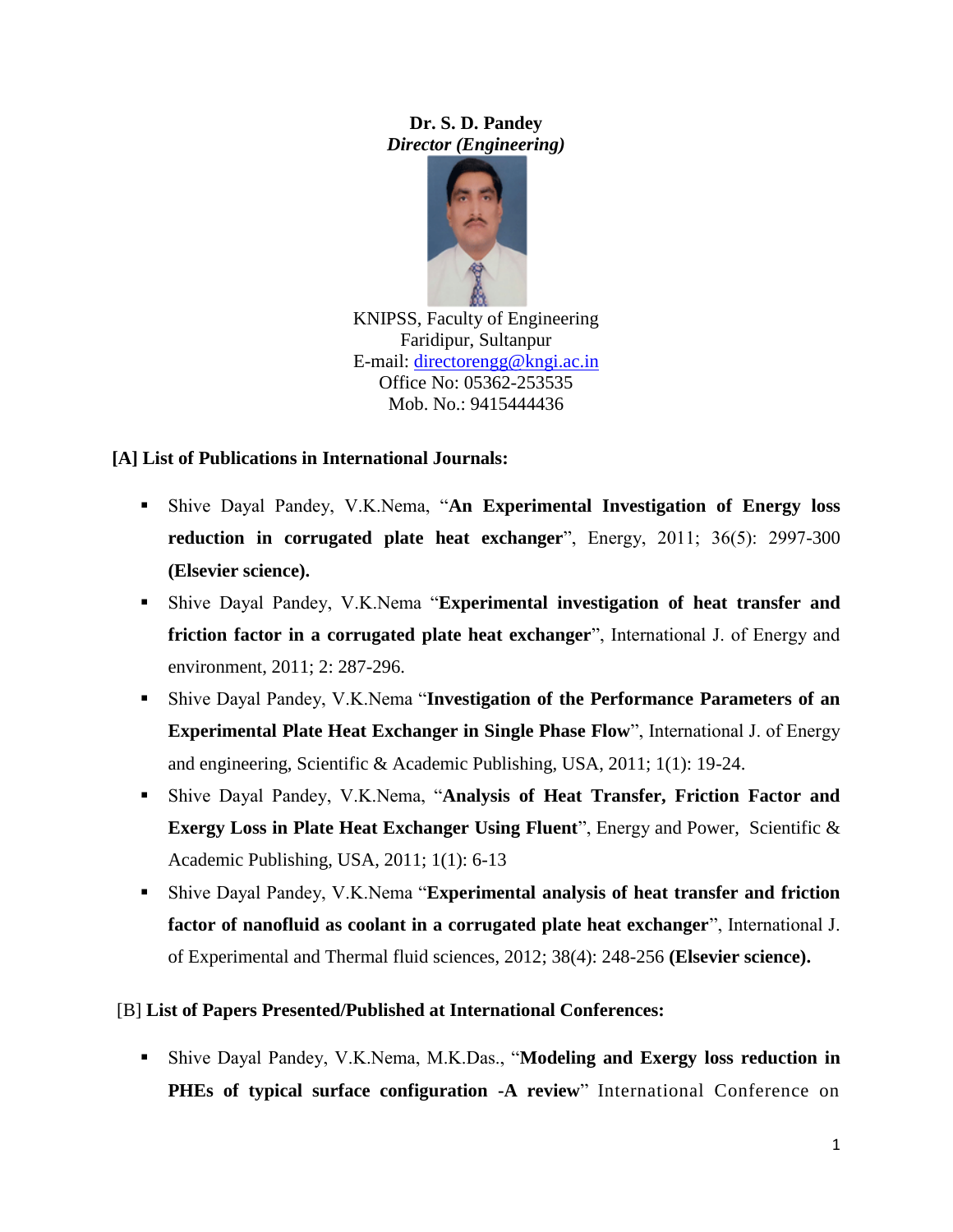Issues and Challenges in Energy Conversion and Management (ICEM-2009), organized by Department of Mechanical Engineering, IT-B.H.U., Varanasi-5(India), Narosa publishing corporation, New Delhi, pp 541-554, Dec. 18-20, 2009.

- Shive Dayal Pandey, V.K.Nema, "**Optimization of energy loss in plate heat exchangers of typical surface configurations**" 2nd International Conference on Engineering Optimization (EngOpt), **Lisbon, Portugal**, 6 - 9 September, 2010.
- Shive Dayal Pandey, V.K.Nema, "**Investigation of the performance parameters of experimental plate heat exchanger**" Fourth International Conference on Fluid Mechanics and Fluid Power (FMFP-2010), IIT, Madras, Chennai, India, 16-18 December, 2010.
- Shive Dayal Pandey, V.K.Nema, "**Energy Analysis of a Corrugated Plate Heat Exchanger Using CFD Software**" ICRE 2011; International Conference on Renewable Energy (ICRE 2011) Organized by Centre for Non-Conventional Energy Resources, University of Rajasthan, 17 – 21 January, 2011.
- Shive Dayal Pandey, V.K.Nema, "**Reduction of Production Cost of a Pharmacutical/Dairy Industry**" International conference on Emerging Indian Economy: Opportunity and challenges (Research Id: ICBBS/145), BBS Group of institutions, Allahabad, U.P, 11-12 February, 2012.
- Shive Dayal Pandey, V.K.Nema, S.K.Shukla, "**Experimental investigation on convective heat transfer and friction factor in corrugated heat exchanger using Al2O<sup>3</sup> / water nanofluid**" ASME International Gas Turbine Institute "**ASME Turbo Expo-2013**" San Antonio Convention Centre, San Antonio, Texas, USA, 03-07<sup>th</sup> June 2013, (Accepted).

### [C] **List of Papers Presented/Published at National Conferences:**

- Shive Dayal Pandey, V.K.Nema, "**Rating of an Experimental Plate Heat Exchanger**" AMEECE-2010; Department of Mechanical Engineering, HBTI, Kanpur, 3-4 April, 2010, pp 70-75.
- Shive Dayal Pandey, V.K.Nema, "**Heat transfer enhancement in corrugated plate heat exchanger using nanoparticle suspension (nanofluids) as coolant**" National Symposium on "Nanomaterial in Engineering and Technology" HMFA, MIET,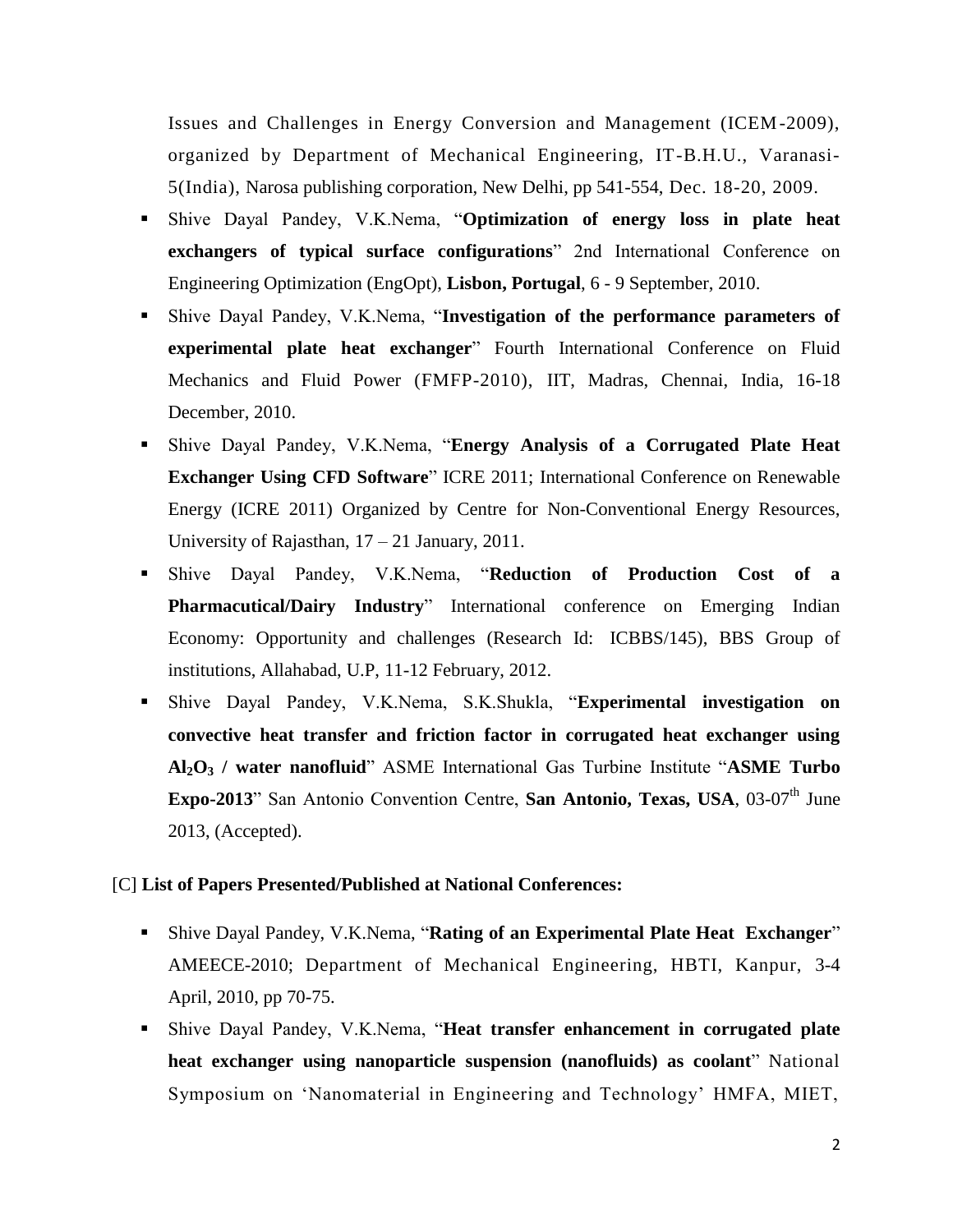Hadia, Allahabad-221503.Sponsored by Center of Advance Study, Deptt. of Metallurgical Engineering, I.T., B.H.U.,Varanasi-221005, 19-20 Feb., 2011.

- Shive Dayal Pandey, V.K.Nema, "**Investigation of Heat transfer and friction factor in corrugated plate heat exchanger using nanofluids as coolant**" National Symposium on "Nanomaterial in Engineering and Technology" HMFA, MIET, Hadia, Allahabad-221503.Sponsored by Center of Advance Study, Deptt. of Metallurgical Engineering, I.T., B.H.U.,Varanasi-221005, 19-20 Feb., 2011.
- Shive Dayal Pandey, S.S.Mondal, "**An Overview of Power Generation Systems Based on Modern Gas Turbine Technology**" Energy: The future Scenario; Jointly organized by Department of Mechanical Engg., IT,BHU,Varanasi and The Institution of Engineers(India), 20-22 March, 2007.
- Shive Dayal Pandey, S.S.Mondal, "**Energy and Exergy analysis of a typical Steam Injected Gas Turbine**" NCRER-2008; Department of Mechanical Engineering, BBSCET,Allahabad, Jan. 19-20, 2008.

#### [D] **Topics of the papers reviewed for international Journals (As a reviewer)**

- "Experimental investigation on convective heat transfer and friction factor in shell and helically coiled tube heat exchanger using  $Al_2O_3$  / water nanofluid", J. of Chemical Engineering & Technology, Wiley-VCH Verlag GmbH & Co. KGaA Boschstraße 12 D-69469 Weinheim, Germany, Manuscript ID: ceat.201200167, dated 01<sup>st</sup> April, 2012.
- "Study on Forced Convection type Solar Tunnel Dryer for Industrial Applications", Journal of Petroleum Technology and Alternative Fuel, Manuscript ID: JPTAF-11-021, dated  $13^{th}$  May 2011.
- "Effect of Radiation on Convective Flow in a Tilted Solar Collector Filled with Water-Alumina Nanofluid" International Journal of Engineering, Science and Technology. Vol. x, No. x, 2012, pp. xx-xx, dated  $25^{th}$  June, 2012.